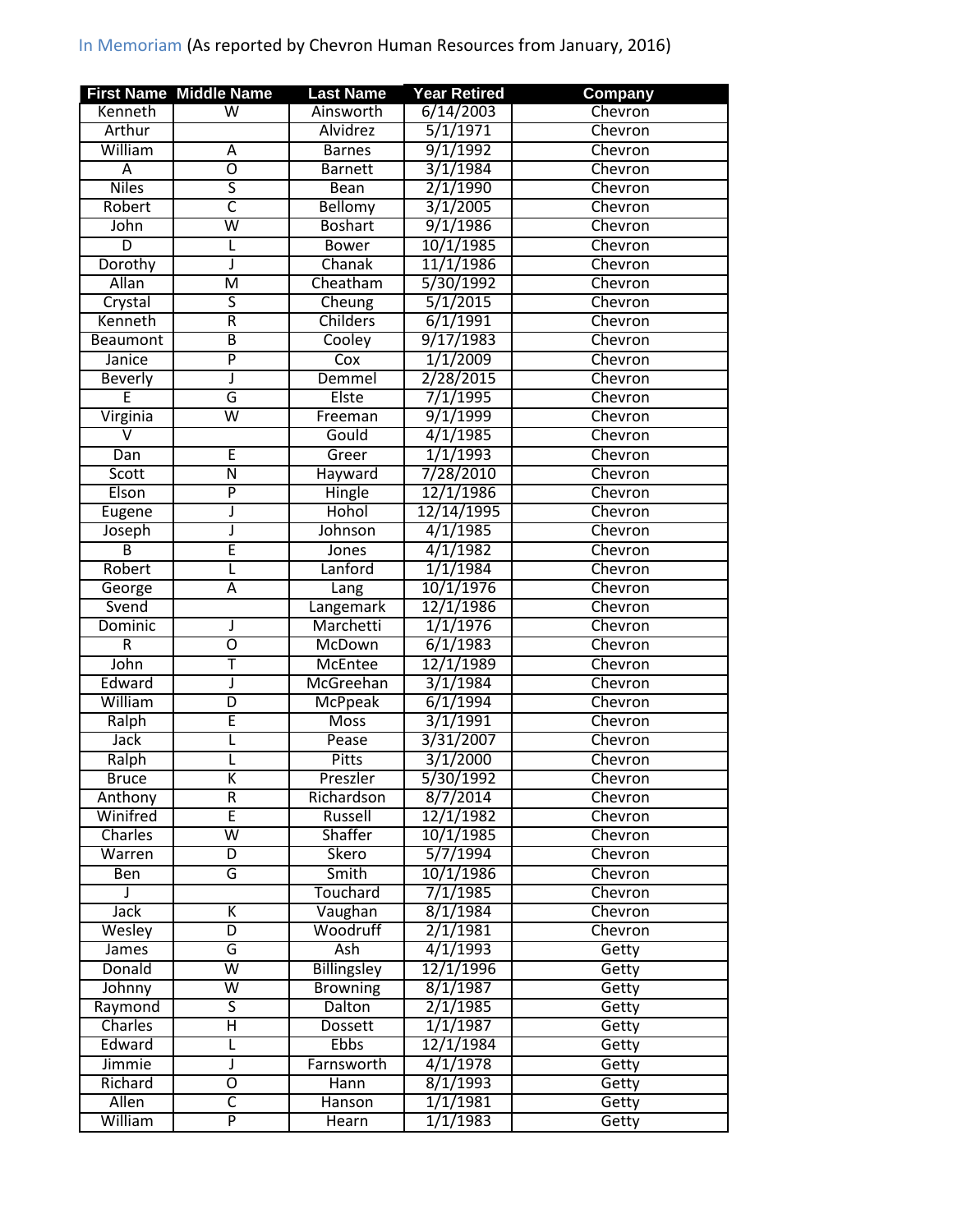## In Memoriam (As reported by Chevron Human Resources from January, 2016)

| Michael          | J                       | Matsko                     | 1/1/1979   | Getty         |
|------------------|-------------------------|----------------------------|------------|---------------|
| Merrill          |                         | Paden                      | 3/1/1984   | Getty         |
| John             | Α                       | Robinson                   | 1/1/1986   | Getty         |
| Frances          | J                       | Schouten                   | 2/1/1985   | Getty         |
| Lewis            | $\overline{\mathsf{c}}$ | Worsham                    | 11/1/1994  | Getty         |
| George           | Ē                       | <b>Adcock</b>              | 10/1/1984  | Gulf          |
| Kenneth          | Ē                       | <b>Akin</b>                | 1/1/1986   | Gulf          |
| George           | $\overline{\mathsf{R}}$ | <b>Burt</b>                | 3/1/1983   | Gulf          |
| Craig            | J                       | Crovetto                   | 11/1/1985  | Gulf          |
| Willie           | $\overline{\mathsf{P}}$ | Davidson                   | 1/1/1984   | Gulf          |
| Kenneth          | $\overline{\mathsf{c}}$ | Elender                    | 3/2/1978   | Gulf          |
| Martin           |                         | Elsasser                   | 8/1/1992   | Gulf          |
| <b>Ross</b>      | Έ                       | Freeman                    | 1/18/1983  | Gulf          |
| Jimmie           | $\overline{\mathsf{M}}$ | Geraci                     | 8/1/1985   | Gulf          |
| Milton           | $\overline{\mathsf{c}}$ | $\overline{\mathsf{Hall}}$ | 4/1/1988   | Gulf          |
| Ira              | $\overline{0}$          | Humphries                  | 1/1/1986   | Gulf          |
| Grady            | $\overline{\mathsf{S}}$ | Irwin                      | 3/2/1973   | Gulf          |
| Anna             |                         | Krupa                      | 8/2/1977   | Gulf          |
| Robert           | F                       | <b>McGuire</b>             | 4/1/1991   | Gulf          |
| Eunice           | $\overline{\mathsf{M}}$ | Placke                     | 9/3/1986   | Gulf          |
| David            | Ō                       | Pool                       | 2/11/1984  | Gulf          |
| Joseph           | J                       | <b>Potts</b>               | 10/1/1981  | Gulf          |
| Anna             | J                       | Reese                      | 9/1/1982   | Gulf          |
| Thelma           | M                       | Roye                       | 9/1/1992   | Gulf          |
|                  | $\overline{\mathsf{w}}$ | Saulsberry                 | 7/1/1988   | Gulf          |
| Joseph<br>Eileen |                         | Shoemaker                  |            | Gulf          |
|                  | D                       |                            | 1/1/1979   |               |
| Gordon           | L                       | Slate                      | 12/1/1986  | Gulf          |
| Theodore         | B                       | Snoek                      | 6/2/1975   | Gulf          |
| Myron            | J                       | Thompson                   | 8/1/1992   | Gulf          |
| <b>Steve</b>     | A                       | Westfall                   | 3/16/1995  | Gulf          |
| Roddy            | L                       | White                      | 2/2/1974   | Gulf          |
| <b>Myrtle</b>    | L                       | Wilson                     | 7/1/2000   | Gulf          |
| Phillip          | L                       | <b>Woods</b>               | 11/16/1984 | Gulf          |
| <b>Sara</b>      | L                       | Yancey                     | 10/2/1973  | Gulf          |
| Forrest          |                         | Armstrong                  | 6/1/1982   | Texaco        |
| <b>David</b>     | $\overline{P}$          | <b>Burris</b>              | 1/1/1989   | Texaco        |
| <b>Elvis</b>     | M                       | Chabert                    | 12/1/1983  | <b>Texaco</b> |
| Everett          | Ē                       | Cost                       | 12/1/1983  | Texaco        |
| Clinton          | Ē                       | Cox                        | 1/1/1994   | Texaco        |
| William          | н                       | Crawford                   | 4/1/1994   | Texaco        |
| Michael          |                         | Cuscurida                  | 1/1/1994   | Texaco        |
| George           | Ν                       | <b>Davis</b>               | 8/1/1973   | Texaco        |
| Kelly            | $\overline{P}$          | Domingue                   | 3/1/1989   | Texaco        |
| Robert           | E                       | Elam                       | 1/1/1999   | Texaco        |
| Raymond          | Ŧ                       | Eme                        | 7/1/1993   | Texaco        |
| Joseph           | B                       | Ferguson                   | 4/1/1982   | Texaco        |
| Margaret         | $\overline{R}$          | Finley                     | 2/1/1999   | Texaco        |
| Paul             |                         | Francis                    | 12/1/1988  | Texaco        |
| Marion           | F                       | Freeman                    | 11/1/1995  | Texaco        |
| Fred             | $\overline{\mathsf{c}}$ | <b>Hamilton</b>            | 4/1/1998   | Texaco        |
| Roy              | Α                       | Hershberger                | 3/1/1977   | Texaco        |
| George           | $\overline{\mathsf{W}}$ | Hessler                    | 1/1/1986   | Texaco        |
| Robert           |                         | lappini                    | 10/1/2003  | Texaco        |
| William          | J                       | Jensen                     | 1/1/1991   | Texaco        |
| Larry            | J                       | Ledet                      | 9/1/1994   | Texaco        |